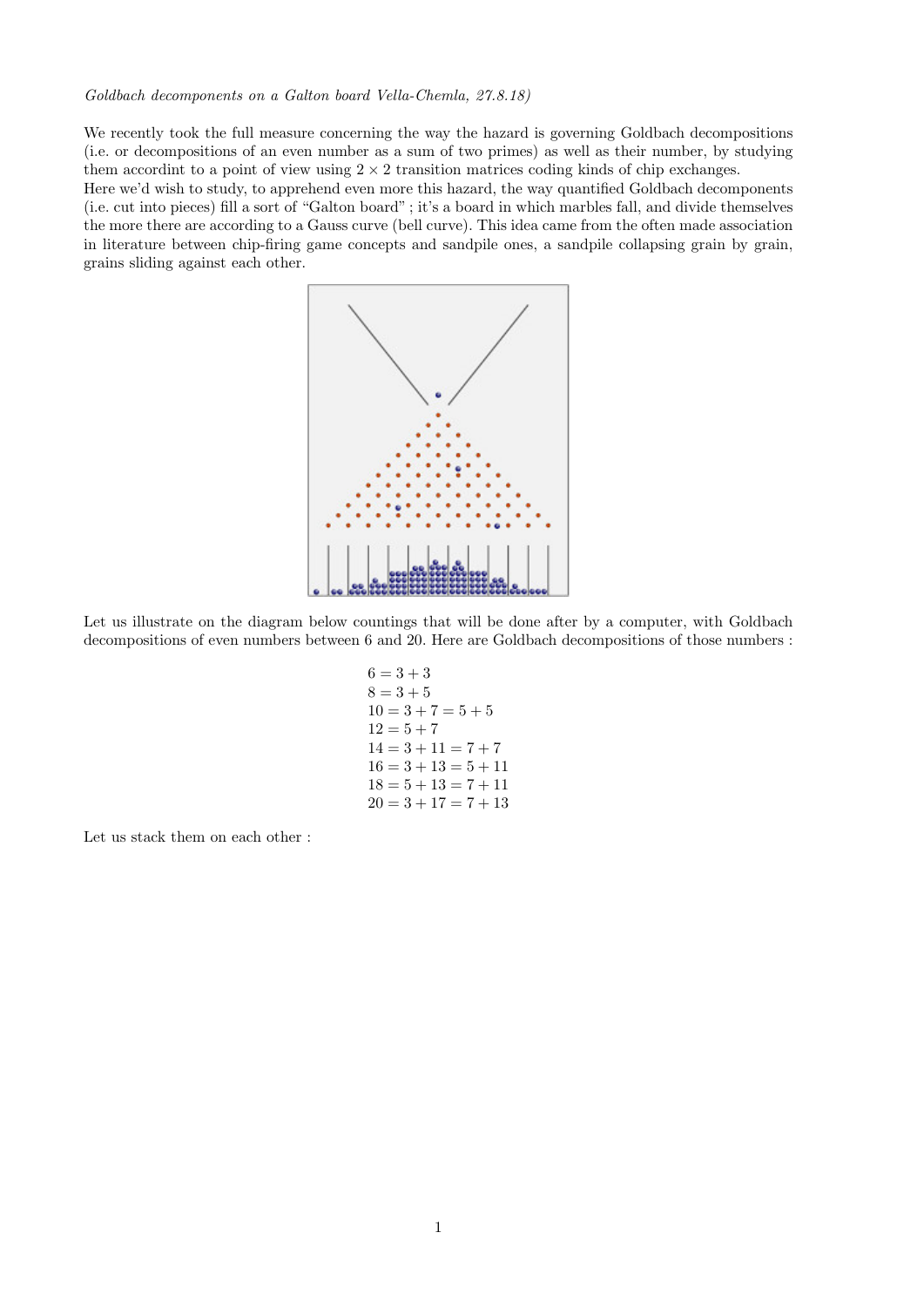

Let us make decompositions' quanta go down as low as possible to count them, one obtains by a program the following diagram :



Let us note function values of this diagram in an array and let us explicitate what those values represent (dg acronym means Goldbach decomponent) :

|    |        |    |            |    |            |          |   |                                       | 10 | . . | າດ<br>--         | 19<br>ŦΩ | 14 | 15                    | 10 | 1 <sub>7</sub><br>л., |
|----|--------|----|------------|----|------------|----------|---|---------------------------------------|----|-----|------------------|----------|----|-----------------------|----|-----------------------|
| 26 | 26     | 26 | 19         | 19 | 19<br>ŦΩ   | 10<br>ŦΩ | - |                                       | −  | -   |                  |          |    |                       |    |                       |
|    | nb. dg |    | $nb.$ $dg$ |    | $nb.$ $dg$ |          |   | $nb.$ $dg$                            |    |     | nb.<br>dg        |          |    | nb. dq                |    |                       |
|    |        |    |            |    | -          |          |   | <b>++</b><br>$\overline{\phantom{a}}$ |    |     | 1.9<br>10<br>$-$ |          |    | 1 <sub>7</sub><br>$-$ |    |                       |

The total amount 26 counts sommants in Goldbach decompositions that are greater than or equal to 3 (we note it only for  $f(2)$  but it's equal for  $f(1)$  and  $f(3)$ ), the total amount 19 counts sommants in Goldbach decompositions that are greater than or equal to 5 (resp. 13 for the number of sommants  $\geq 7$ , 7 for the number of sommants  $\geq 11$ , 4 for the number of sommants  $\geq 13$ , 1 for the number of sommants  $\geq 17$ ). Our function counts, in all Goldbach decompositions of numbers between 6 and 20, for a number  $x$ between two consecutive primes  $p_k$  and  $p_{k+1}$ , the number of sommants in decompositions that are greater than or equal to  $p_{k+1}$ . For instance, 4 sommants are greater than or equal to 13 (great sommants of 16'decompositions, 18'decompositions et 20'decompositions) and thus the function assigns 4 as their image for numbers 12 and 13.

We provide below the general trend that seems to emerge for this function, even if we didn't have the possibility to test it very far (curves until 50, 100, 250, 500, 1000 and 10000).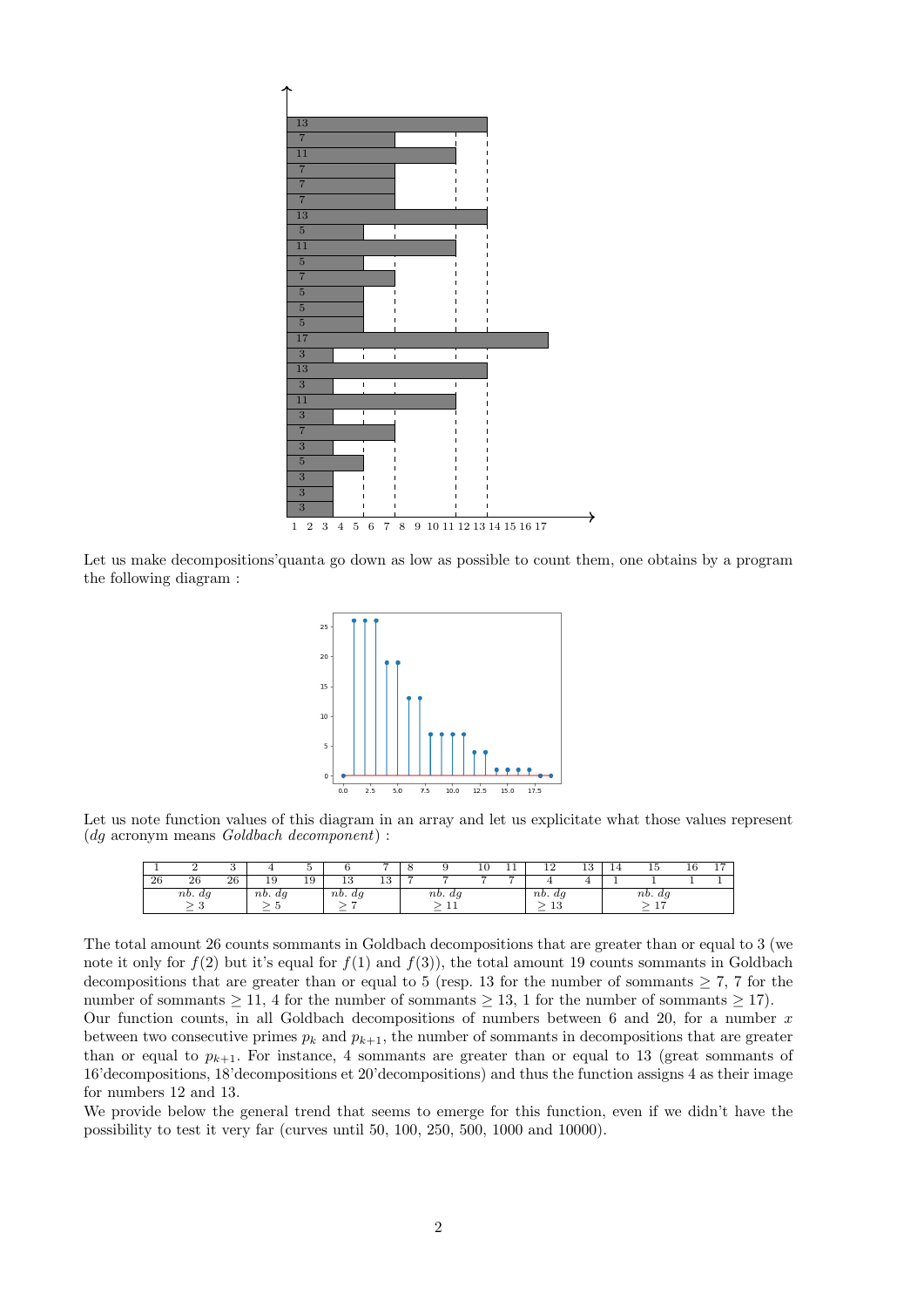

We approximate correctly the first curves  $f(x)$  by formulas like :

$$
(x - maxx) * (x - maxx)/(2.58498 * sqrt(maxx))
$$

for small values of  $max(50, 100, 250)$  (with 2.58498 Sierpinski'constant \*) but it doesn't go anymore from

$$
K = \pi (2 \ln 2 + 3 \ln \pi + 2\gamma - 4 \ln \Gamma (\frac{1}{4})) \approx 2.58498,
$$

 $\overline{F}$ where  $\gamma$  designates Euler-Mascheroni constant and  $\Gamma$  Gamma function.

<span id="page-2-0"></span><sup>\*.</sup> see wikipedia : Sierpinski' constant is the constant K defined by  $K = \lim_{n\to\infty} \left[\sum_{k=1}^n \frac{r_2(k)}{k} - \pi \ln n \right]$  where  $r_2(k)$  is the number of k's representations as a sum of two squares  $a^2 + b^2$  with a and b two natural integers. Its value is :